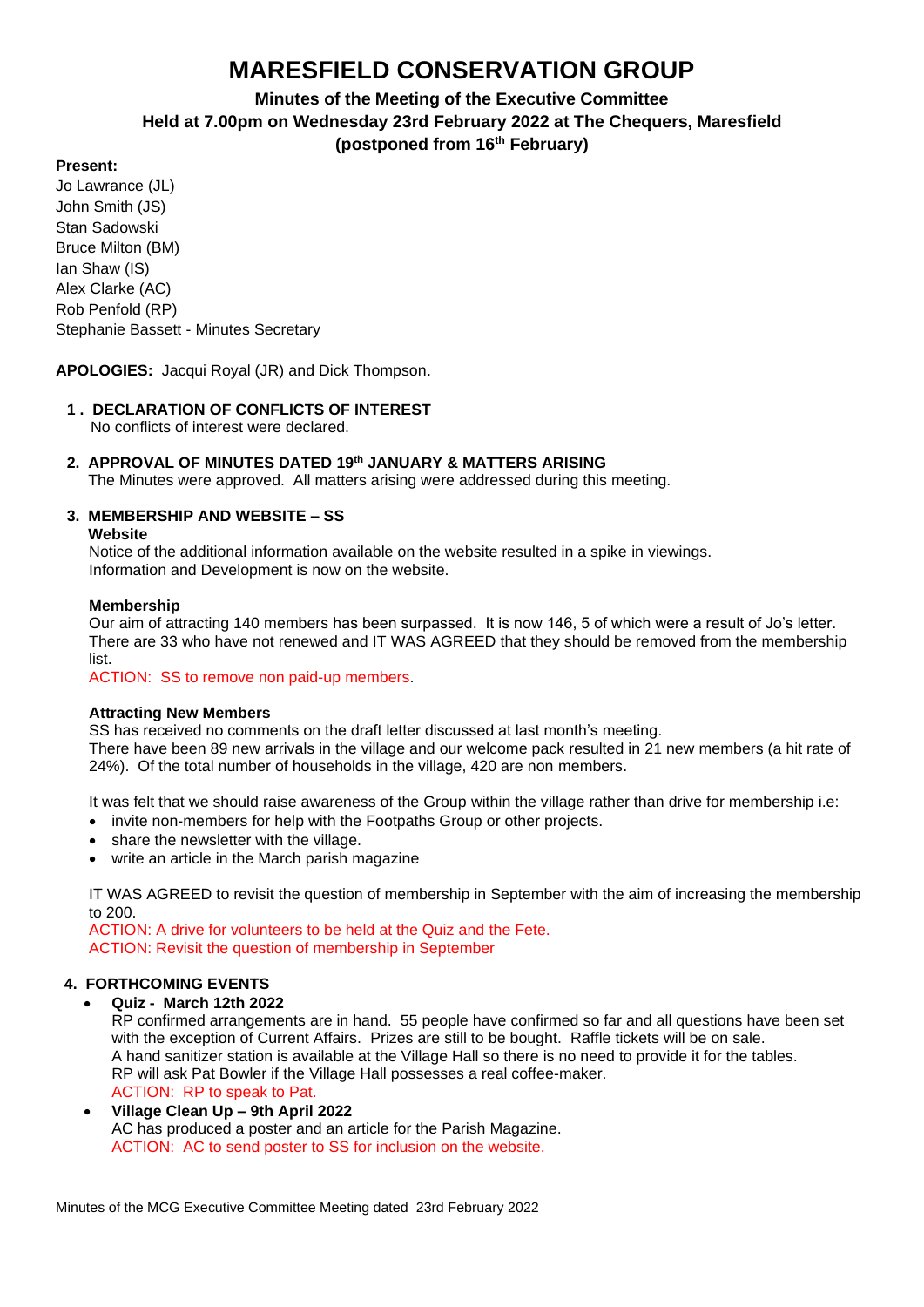### • Summer Supper – 2<sup>nd</sup> July

No firm decision was taken on the type of event. JL has received a quote from the Chequers for a buffet and social at £9.00 but the Village Hall is booked for that evening should we wish to host a Cheese and Wine evening.

#### **5. AGM 2022 – 3rd May 2022**

AC clarified the notice of AGM needs to be sent out to members 21 days before the meeting and should include an Agenda, financial accounts, Treasurer's statement and Minutes of the previous AGM. ACTION: All information for inclusion to be ready by first week of April.

The overhead projector is to be used to illustrate reports on the Footpaths Group, Village Clean-Up and achievements of the year plus photos, as well as the Treasurer's Report.

ACTION: SS to source the overhead projector.

ACTION: RP to arrange audio equipment.

JS expressed his reservations about serving alcohol given our charitable status. IT WAS AGREED that tea and biscuits will be served.

AC clarified the constitution of the Committee: 2 executive officers plus 7 committee members and up to 2 coopted members, whose appointment is ratified at the next AGM.

IT WAS AGREED that Liz Lewis be co-opted as Treasurer (proposer JL, RP).

IT WAS AGREED that Stephany Reed-Perkins be co-opted as a Committee Member (proposer JL, seconder IS).

#### **6. VILLAGE FETE – Sunday 12th June 1.15 to 5pm**

JL confirmed that she has agreed to be site manager on the day. RP emphasised that the marquees need to be erected the night before. IS advised that the hay bales need to be delivered to the position required. ACTION: RP to discuss the marquees with Laura Stevens-Smith. ACTION: SS to check Pat Palmer's files to see if there is a model number for the marquee. ACTION: JL to draw up a rota of volunteers to man our stall. ACTION: RP/JS to obtain trestle tables for the plant stall from Ann. ACTION: RP and BM to list the items held on behalf of the fete. ACTION: c/f to next meeting.

JS has received a letter from Clare Goossens asking for the shed key and raising concerns about the rat infestation. He elaborated the work done to eliminate the rats and despite checking every fortnight since, no rats have reappeared.

IT WAS AGREED that JL should send a reply confirming the rat situation and refusing the request for a key. She will also advise that BM and RP are keyholders and that in view of JS stepping down from the Committee, any future correspondence should be with RP. ACTION: JL to reply to Clare as above.

ACTION: BM to arrange for a copy of the key for RP.

#### **7. TREASURER'S REPORT - JS**

John tabled the latest Income and Expenditure report and highlighted the following:

Total Income £4428.18 Total Expenditure £3033.73 Surplus £1394.45

Gift Aid is down from the previous year.

Admin Costs includes the new bank charges of £5.00 per month and last year's AGM printing. Footpaths expenditure includes the purchase of a new hedge-trimmer. ACTION: JS is to ensure the change of Treasurer is registered with the bank w.e.f. 1<sup>st</sup> March.

## **8. FOOTPATHS GROUP UPDATE – JS**

Attendance continues to be poor.

The following work has been undertaken:

- 2<sup>nd</sup> February work on drainage at the Underpass.
- 9<sup>th</sup> February work on the drainage ditch along the Park Farm/Rabitty Lane footpath has begun.
- $\bullet$  16<sup>th</sup> February village gates and signposts washed ready for paining in March.

Minutes of the MCG Executive Committee Meeting dated 23rd February 2022